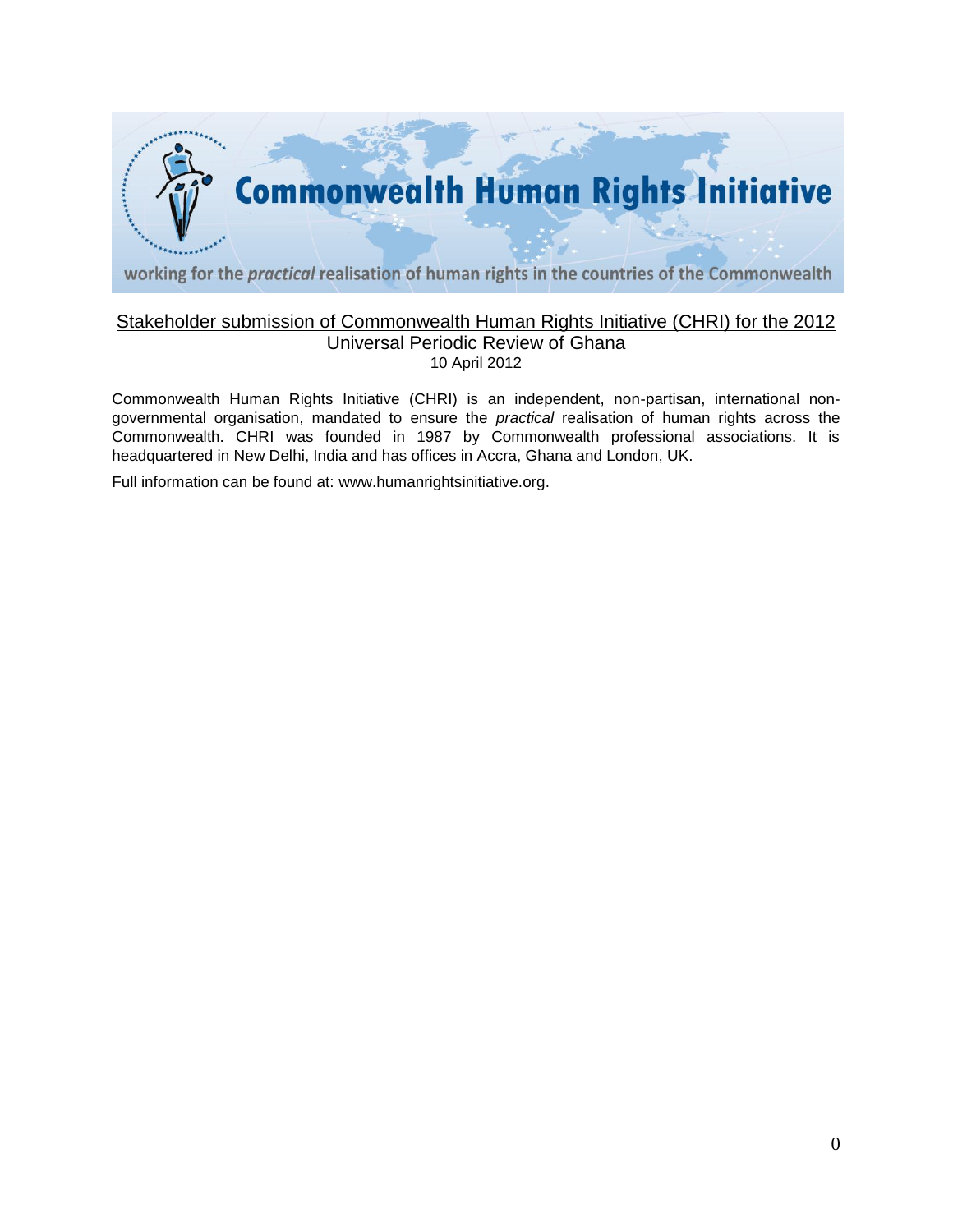#### Stakeholder Submission of Commonwealth Human Rights Initiative (CHRI) for the 2012 Universal Periodic Review of Ghana Word count: 2491

# **1. The Right to Information**

- 2. During Ghana"s first UPR in 2008, Canada recommended that it "pass the Freedom of Information Bill…" Ghana responded by saying that it shared the view that the bill was important and intended to consolidate democracy, and that it was "with this mind that the Right to Information Bill was being prepared within the framework of ongoing consultations with relevant stakeholders".<sup>1</sup> Four years later, the current government has not passed the Right to Information (RTI) Bill, despite calling for its passage in its campaign manifesto in 2008 and continuing to express commitment to pass the Bill since elected.<sup>2</sup>
- 3. The Right to Information is protected as an entrenched human right under Article 21 1(*f*) of the Ghana Constitution (1992). Ghana is a signatory to various international instruments and declarations that obligate member states to pass similar laws.<sup>3</sup> Globally, over 80 states have secured freedom of information laws in-country and in the past few years a number of countries within the ECOWAS region, in which Ghana is highly regarded as a leading democracy, have passed RTI laws. These include Liberia, Guinea, Niger and Nigeria.
- 4. Despite regional movements towards RTI and a Constitutional imperative that Ghana operationalise the right to information, the right has little meaning to Ghanaian citizens in the absence of legislation. Surveys carried out in 2004 $4$  and 2010<sup>5</sup> showed that only a very small percentage of requests for important, non-sensitive government information were sufficiently granted in a timely manner. The overwhelming majority of requesters (70% in 2004 and 90% in 2010) were met with mute refusals or told that their requests were lost. Such numbers indicate the inadequate level of information disclosure practiced by the Ghanaian government and thus reflect the need for RTI legislation.
- 5. In 2002, the government initiated efforts to draft a Right to Information Bill and has reviewed it on numerous occasions for the past ten years. The latest version of the Bill, known as the Right to Information Bill 2010, was tabled before Parliament in February 2010 in the wake of public demands for passage of the Bill.
- **6.** Ghana"s RTI Bill has been languishing in Parliament since 2010. Despite the best of advice available from a broad-based civil society coalition, the Government introduced a weak Bill to provide access to information to citizens. The RTI Bill does not conform to international best practice standards. There are too many blanket exemptions covering all information relating to the offices of the President, Vice President and the Cabinet. Virtually any information about their functioning will become inaccessible under the law. The appeals process envisaged in the Bill is cumbersome. As the Minister is the competent authority for reviewing decisions of refusal, few people would have accessibility for redress of their grievances about denial of information. Information seekers living in far off places may simply not be able to attend a hearing into their appeals held in Accra. The final authority to adjudicate over access disputes is the Supreme Court. Few applicants will be able to afford a lawyer and court expenses involved in this process. The Bill does not conform to the principle of providing quick access to information. Decisions on a

 $\overline{a}$  $<sup>1</sup>$  UN Human Rights Council (2008) Report of the Human Rights Council on its Eighth Session.</sup>

<sup>2</sup> *NDC manifesto, 2008, p. 24,* The government continued to express its commitment to pass the RTI law in the State of the Nation Address, February 25, 2009; on World Press Freedom Day, 2010, on World Press Freedom Day 2011 and on a number of other

occasions.<br><sup>3</sup> These include; the International Covenant on Civil and Political Rights, the African Charter on Human and Peoples' Rights, African Union Declaration of Principles on Freedom of Expression in Africa and the AU Convention against Corruption.

<sup>4</sup> Commonwealth Human Rights Initiative Africa Office et al. (2004) Access to Information Monitoring Survey.

<sup>5</sup> Media Foundation for West Africa, (2010) *Report of Access to Information Monitoring Exercise, Ghana*.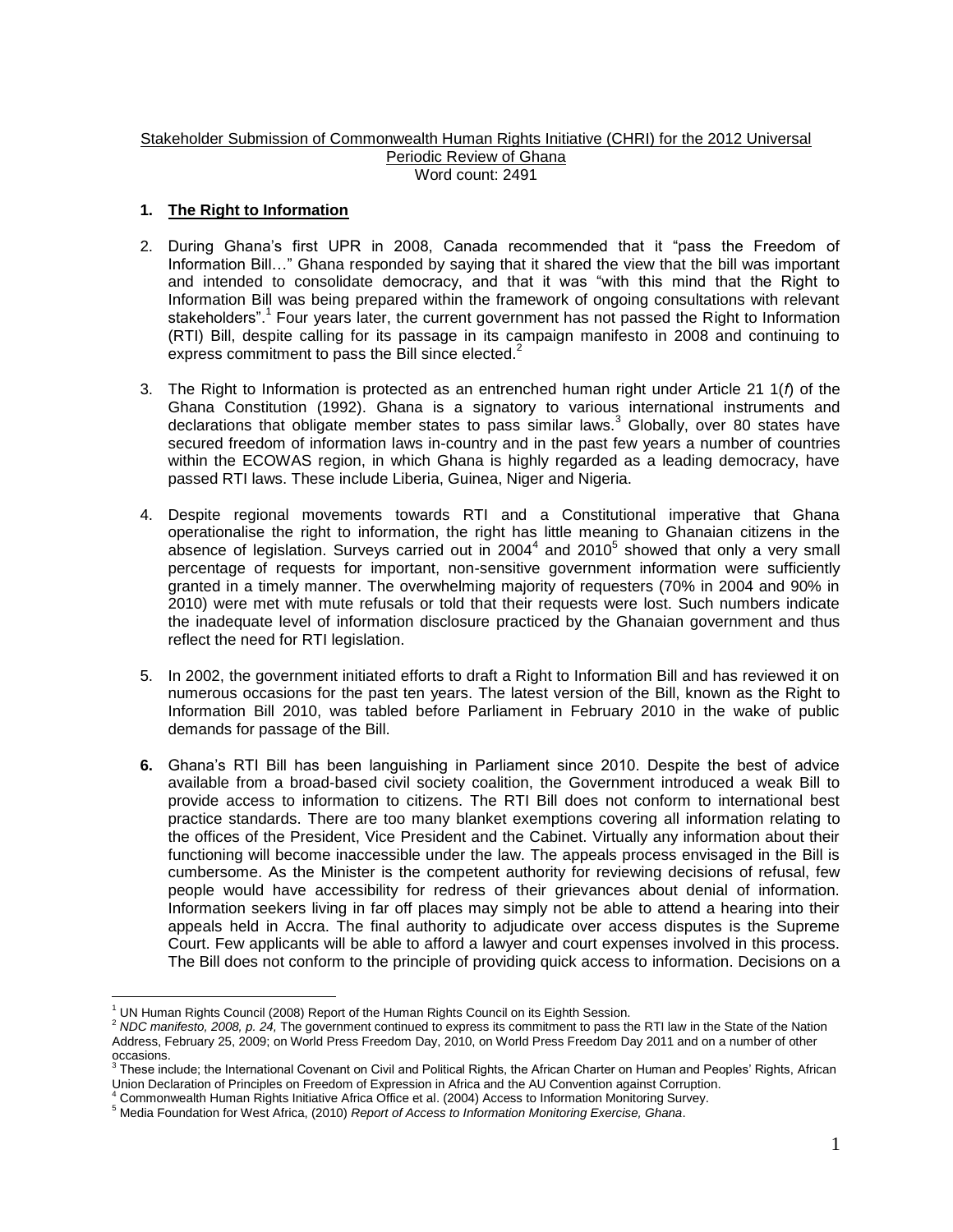request could be delayed by as many as 150 days under various clauses of the Bill. The possibility of charging excessive fees could be another dampener on potential applicants. The Bill does not provide for an independent mechanism such as an Information Commission to guide and oversee the implementation of the law in public authorities. Instead the Attorney General has been made responsible for implementation. Despite strong demands from the civil society, the Bill does not cover private actors and entities that may be supported through public resources or which may be entrusted with providing public services. The Bill also does not cover chieftaincy institutions that have control over large segments of public resources.

- 7. Beyond international instruments and a growing global trend towards the passage of RTI laws, a number of domestic opportunities for the passage of the bill are imminent. The exploration of oil in Ghana as well as its being part of the Extractive Industries Transparency Initiative (EITI) provide opportunities for Ghana to pass RTI legislation as part of complying with its transparency obligations. Also, in December 2012 Ghana will be holding another round of Presidential elections, presenting the government with an opportunity to prove how it has fulfilled its commitment to pass the Right to Information Bill.
- 8. Recommendations
	- a. The government should immediately improve the current draft of the RTI Bill.
		- i. Exemptions should be clearly stated and only apply to specific information that protects the public interest and be subjected to the harm test.
		- ii. The Bill should envisage the establishment of an independent commission to oversee the implementation of the Act.
		- iii. The time frame for providing information should be shortened.
		- iv. The appeal process should be flexible and not deter citizens from accessing information.
		- v. The ambit of the Bill should be extend to private bodies that receive state funding and work in the public interest and companies that tap Ghana"s natural resources.
	- b. Once improved, the Bill should be passed into law immediately.
	- c. The government should start preparing for the post-passage period. Mechanisms that would promote the availing of government information should be instituted to ease any transition that follows the Bill becoming law. Preparations should include, for example, training government officers on their obligations under the law and preparing information that can be proactively disclosed.

# **9. Reform of the police**

- 10. During Ghana"s 2008 UPR, Switzerland noted that it "shared the view of the Ghanaian Commission that police brutality is increasing as well as street justice, perhaps driven by slow justice system,"<sup>6</sup> and recommended that police brutalities should be combated and sanctioned while the judicial system should be reformed. Ghana accepted this recommendation without comment.
- 11. Since 2008, CHRI"s monitoring of media reports, reports received from its justice centres paralegals and complaints made by individuals to CHRI offices, reveal that little has been done to curb police brutality and hold offending officers accountable. The Police administration has failed to effectively address numerous reports of shooting and brutalisation of innocent civilians, such as, but not limited to, the Kokomlemle shooting of a car dealer in September 2009, the brutal beatings meted out to former world boxing champion Ike Quartey at Mallam Junction in Accra in October 2009 and the alleged assault on a woman at her residence at Yawhima Shooting Range in Sunyani by six armed policemen in September 2010.

 $\overline{a}$  $6$  UN Human Rights Council (2008) Report of the Working Group on the Universal Periodic Review – Ghana.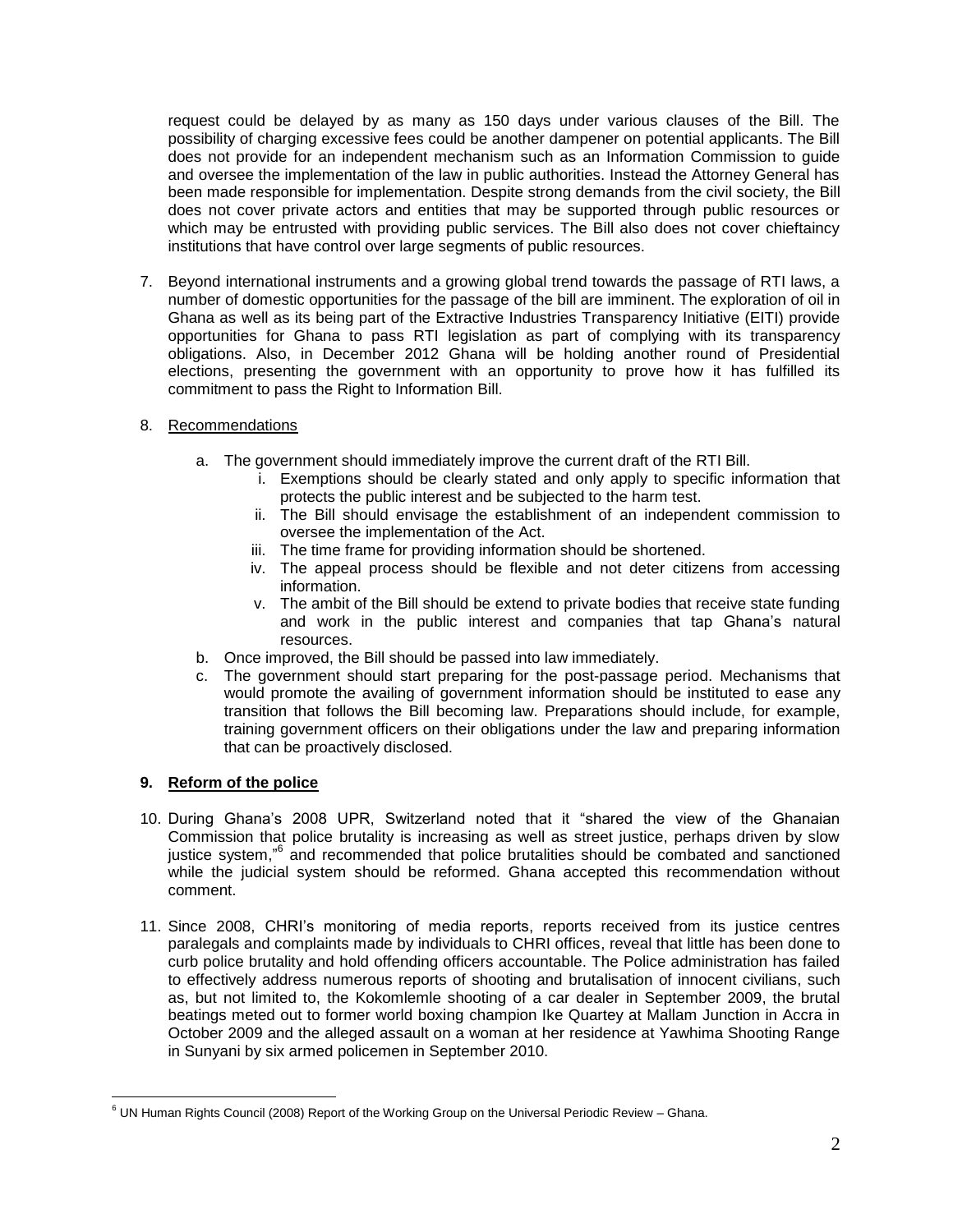#### 12. Recommendations

a. Existing mechanisms, such as the Police Council and Parliamentary Committee on Defence and Interior, are weak due to under-resourcing and lack of capacity. The government must establish an external independent police oversight mechanism.

# 13. **Juvenile Justice**<sup>7</sup>

- 14. The Juvenile Justice Act (2003) outlines most aspects of the juvenile justice system in Ghana, and establishes Junior and Senior Correctional Centres. The Act suffers from many gaps and a lack of implementation by court and police officials.
- 15. As with the criminal justice system as a whole in Ghana, the juvenile justice system in Ghana is inefficient. Even though the juvenile justice system within Accra city limits has areas of strengths, this is not representative of the entire country. Police are often unaware of regulations pertaining to juvenile arrest and as a result, they often break these rules. Juveniles are held with adults, they are not brought to court within 48 hours, and they are never offered bail by the police. Facilities for juvenile suspects are in disrepair, the juvenile court in Accra only operates once a week, outside of Accra juvenile courts barely exist at all, and Child Panels and Probation Committees meet irregularly.
- 16. The Government"s Legal Aid Scheme operates at a low capacity and handles almost no juvenile cases. NGOs involved in providing legal advice generally do not focus on representing juveniles in court and there is no information available to juveniles on where and how they can access legal representation. There is a Juvenile Justice Project that provides legal aid for juveniles in Accra, but it operates through support from UNICEF and not the government and there is no similar programme in the rest of the country.
- 17. A major reason for the poor implementation of the Juvenile Justice Act is the fact that the Act is not accompanied by a corresponding juvenile justice policy. The government has no dedicated plan or strategy on how each section of the Juvenile Justice Act is to be carried out - and by which department or ministry within the government. UNICEF is currently working on such a policy, but research and policy creation must also be done by the government itself.
- 18. There is also no nodal department that deals with the issue of juvenile justice and, in general, the government of Ghana does not put a high priority on criminal justice.<sup>8</sup>
- 19. Recommendations

 $\overline{a}$ 

- a. The Government should prioritise the creation of a juvenile justice policy in conjunction with efforts currently undertaken by UNICEF, and designate a nodal ministry or department to take responsible for the entire juvenile justice process in the country.
- b. The Government should inject funds and work with international organisations to improve juvenile justice.
- c. Every police station should have one officer trained in juvenile justice on duty at all time.
- d. The Government should develop a legal aid scheme specifically for juveniles in all areas of the country.

# **20. The Commission for Human Rights and Administrative Justice**

<sup>7</sup> This section is an abbreviated version of: Commonwealth Human Rights Initiative, Africa Office (2011) *Juvenile Justice in Ghana: A Study to Assess the Status of Juvenile Justice in Ghana, accessible at:*

<sup>&</sup>lt;u>http://www.humanrightsinitiative.org/publications/ghana/JuvenileJusticeinGhana.pdf</u>.<br><sup>8</sup> Though there is technically a Director for Juvenile Justice Administration, he is finding it difficult to stay on top of the day-to working of the juvenile justice system since juvenile justice matters are scattered among various government departments, each falling under a different ministry.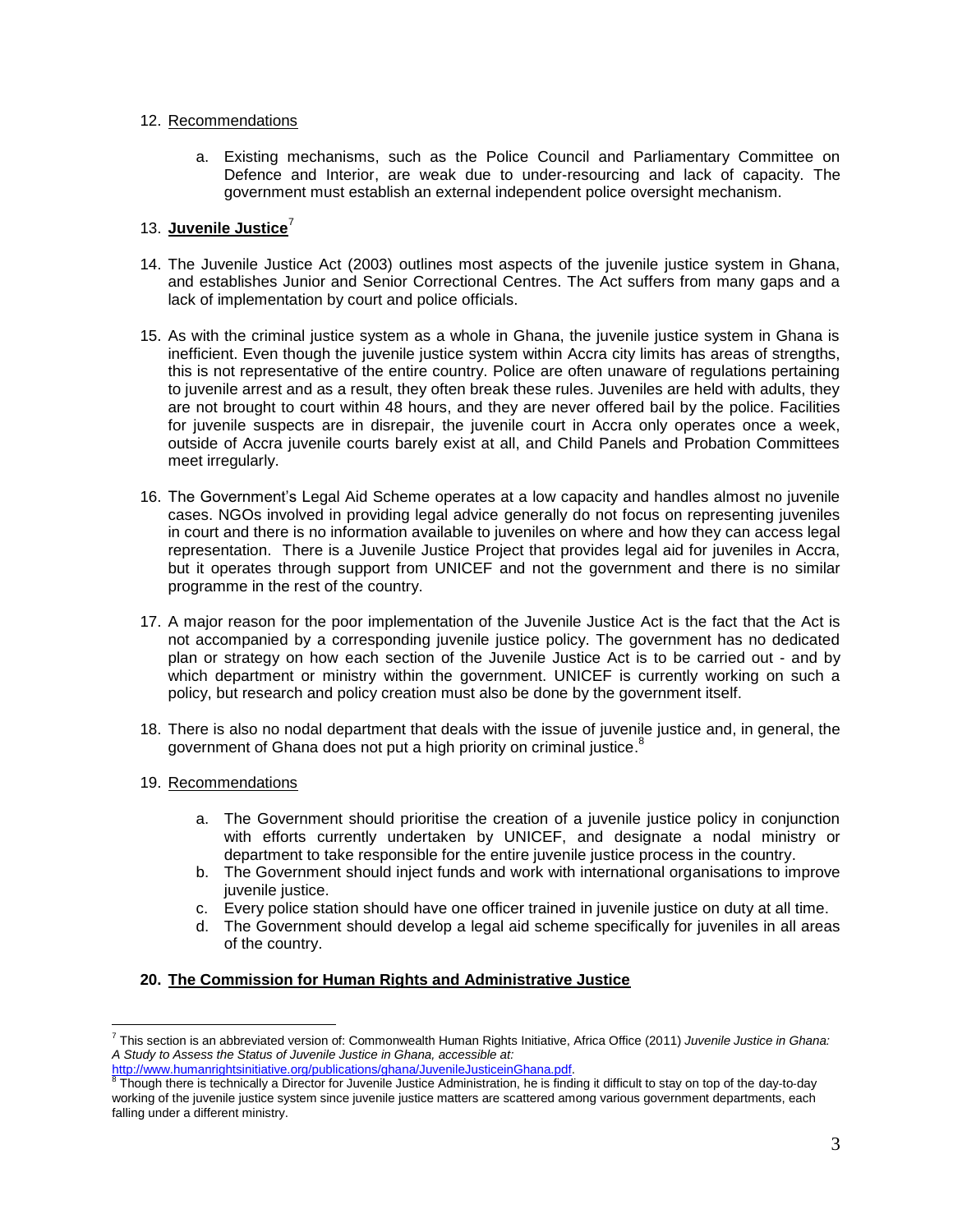21. During its 2008 UPR, Ghana accepted a recommendation *to further strengthen the capacities of the CHRAJ by increasing its funding and resources*. Since 2008, CHRAJ has experienced substantial improvements in its funding, which have had a positive impact on its ability to carry out its mandate. Specifically, CHRAJ"s funds from the Government for operations have increased from GHS 880,000 in 2008 to GHS 2,168,836 in 2012. CHRAJ"s budget for investments (which includes operational vehicles) has also increased from about GHS 180,000 in 2008 to GHS 1,848,590 in 2012. In addition, the financial support it receives from DANIDA has also increased substantially, and is expected to exceed GHS 3,000,000 in 2012.

#### 22. Recommendations

a. The Government must continue its efforts to strengthen the capacity of CHRAJ by increasing its funding and resources so that it can continue to carry out its mandate effectively.

# **23. Same-Sex Sexual Conduct**

- 24. The 1992 Constitution of Ghana guarantees dignity and equality before the law.<sup>9</sup> Despite these constitutional guarantees, Section 104 of the 1960 Ghanaian Criminal Code criminalises "unnatural carnal knowledge".<sup>10</sup> The definition of "unnatural carnal knowledge" is defined ambiguously in subsection (2) as "sexual intercourse with a person in an unnatural manner or with an animal." The criminalisation of same-sex conduct means applying a criminal punishment to a person based on sexual orientation and is equivalent to criminalising an individual based on their gender or other immutable characteristic. Subsection (1)(a) gives the offence its fullest criminal impact where there is no consent and Subsection  $(1)(b)$  states that whoever has "unnatural carnal knowledge" consensually is "guilty of a misdemeanour."
- 25. Under Article 17 of ICCPR, Ghana has a responsibility to protect individuals against "arbitrary or unlawful interference" with their "privacy, family, home or correspondence". Laws banning samesex conduct have been found by the Human Rights Committee to be in breach of Article 17.<sup>11</sup> Article 26 affords individuals "effective protection against discrimination on any ground" and the right to "the equal protection of the law". The Human Rights Committee has held that state parties "should guarantee equal rights to all individuals and protect the right to equality before the law regardless of their sexual orientation".<sup>12</sup> It has also previously held that criminalisation is incompatible with both the right to privacy and equality before the law.<sup>13</sup> The criminalisation of same-sex sexual conduct by Ghana is therefore incompatible with Ghana's obligations under the ICCPR.
- 26. Ghana also has an obligation under Article 12 of the ICESCR to promote "the right of everyone to the enjoyment of the highest attainable standard of physical and mental health". The criminalisation of same-sex conduct interferes with the realisation of this right and the Committee on Economic, Social and Cultural Rights has held that the criminalisation of same-sex conduct has the effect of "nullifying or impairing the equal enjoyment or exercise of the right to health".<sup>14</sup> The effect of criminalisation on the right to health is apparent in Ghana. Paul Evans Aidoo, the government"s Western Regional Minister, called for increased security and the arrest of all

 $\overline{a}$ <sup>9</sup> The Constitution of the Republic of Ghana (1992), accessed at: [http://www.politicsresources.net/docs/ghanaconst.pdf.](http://www.politicsresources.net/docs/ghanaconst.pdf)

<sup>&</sup>lt;sup>10</sup> Criminal Code of Ghana, 1960 (Act 29) s.104 (1)b.

<sup>&</sup>lt;sup>11</sup> The Human Rights Committee in *Toonen v Australia* held that the criminalisation of same sex conduct was incompatible with a

state party"s obligations under Article 17. <sup>12</sup> Human Rights Committee (May 2007) *Concluding observations of the Human Rights Committee: Chile*, U.N. Doc. CCPR/C/CHL/CO/5, paragraph. 16.<br><sup>13</sup> Human Dict: 2

<sup>13</sup> Human Rights Committee (May 2007) *Concluding observations of the Human Rights Committee: Barbados*, U.N. Doc. CCPR/C/BRB/CO/3, paragraph. 13.

<sup>14</sup> Committee on Economic, Social and Cultural Rights (August 2000) *General Comment No. 14: The right to the highest attainable standard of health (article 12 of the International Covenant on Economic, Social and Cultural Rights)*, U.N. Doc. E/C.12/2000/4, , paragraph. 18.